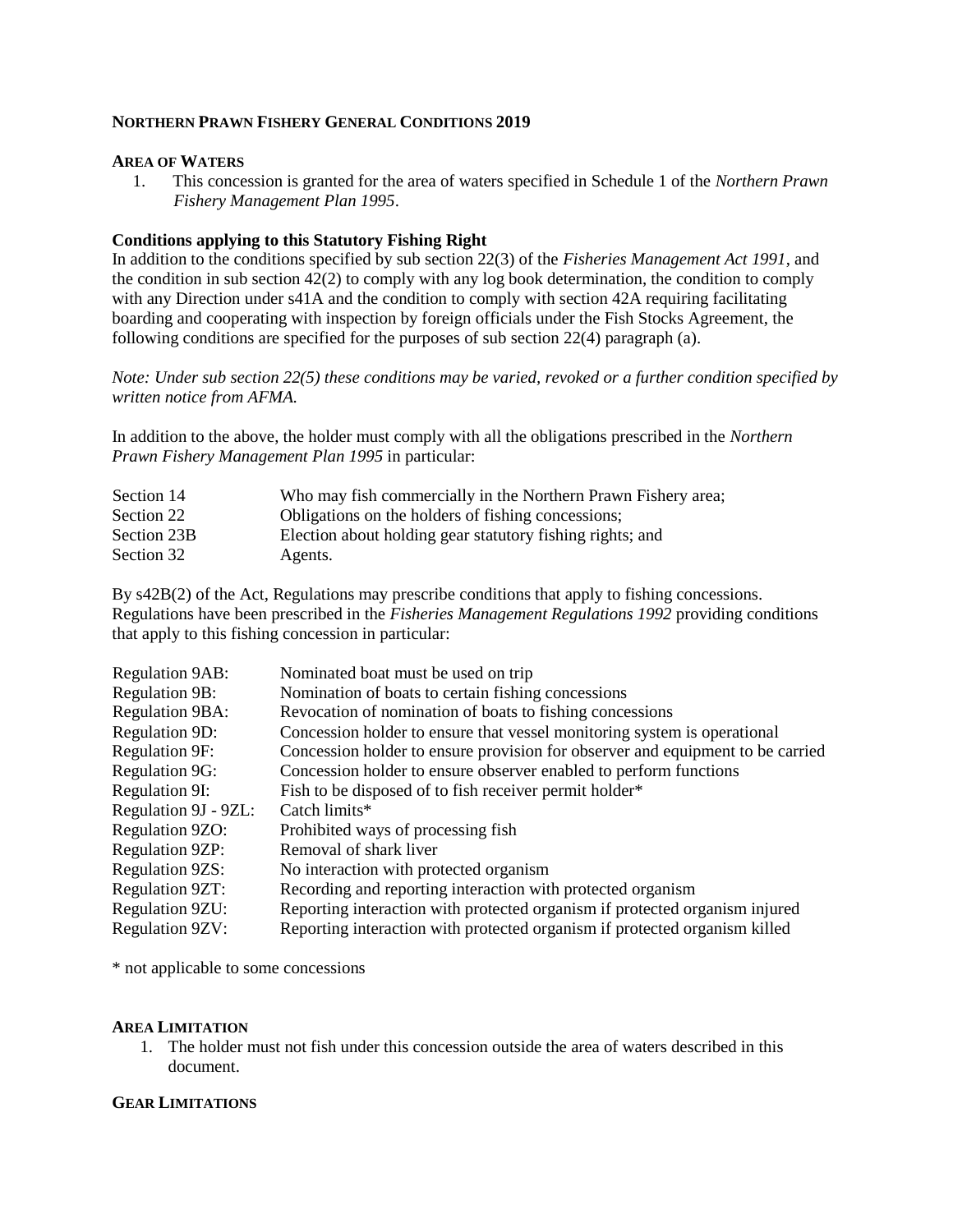- 2. The holder must use prawn trawl nets that have a combined operational headrope and footrope length (except for the operational headrope and footrope length of a try-net) that is not greater than the combined operational headrope and footrope length that the gear statutory fishing rights nominated for the boat.
- 3. The holder must ensure that nets, headropes and footropes are measured in metres (to 2 decimal places).

*Note: If measurements are equal to or greater than 0.005m then the number must be rounded up. If measurements are less than 0.005m the number must be rounded down.*

4. The holder must ensure the net is measured from the first hanging to the last hanging on the headrope. No net can extend beyond the limit of the first or last hanging of the net.

## **LANDING/DISPOSAL OBLIGATIONS**

5. The holder must ensure that all bugs of the species *Thenus parindicus* and *Thenus australiensis*  retained on board the nominated boat are kept whole.

### **OTHER OBLIGATIONS**

- 6. The holder must ensure that relevant information about fish taken in the area of the Northern Prawn Fishery is accurately and fully recorded and submitted on a Seasonal Landing Return (SLR-T01) at the conclusion of the banana prawn season (1st season) and the tiger prawn season (2nd season) respectively. These forms must be submitted in accordance with the information and instructions provided by AFMA.
- 7. At all times when the boat nominated to this concession is being used under this concession, the holder must have provided to AFMA a current emergency contact facility for the nominated boat.
- 8. An emergency contact facility must enable AFMA to contact the boat nominated to this concession immediately and directly at any time when the boat is at sea, including in the event of an emergency.
- 9. AFMA must be notified immediately of any change in contact details, by fax sent to (02) 6225 5440 or by email to licensing@afma.gov.au; and the boat nominated to this concession must not depart on a fishing trip unless AFMA has been so notified of the change in contact details.

*Note: The emergency contact facility may take the form of a satellite phone number, or skipper or crew member's mobile phone number - any number that may be used by AFMA to contact the boat while it is at sea at any time, including in the event of an emergency.* 

### **AGENT OBLIGATIONS**

- 10. The holder accepts concurrent liability for all conduct by its servants or agents infringing the *Fisheries Management Act 1991* (or the Regulations, Management Plans or concession conditions made by virtue of that Act) who may be engaged by the holder to conduct on the holder's behalf activity under this concession.
- 11. Liability for the conduct of the holder's servants or agents arises, even if the conduct may be, or actually is, beyond the scope of the servant or agent's actual or apparent authority where it is a breach that occurs during the conduct of activity authorised by this concession.
- 12. The holder may avoid concurrent liability for conduct whilst conducting activity under this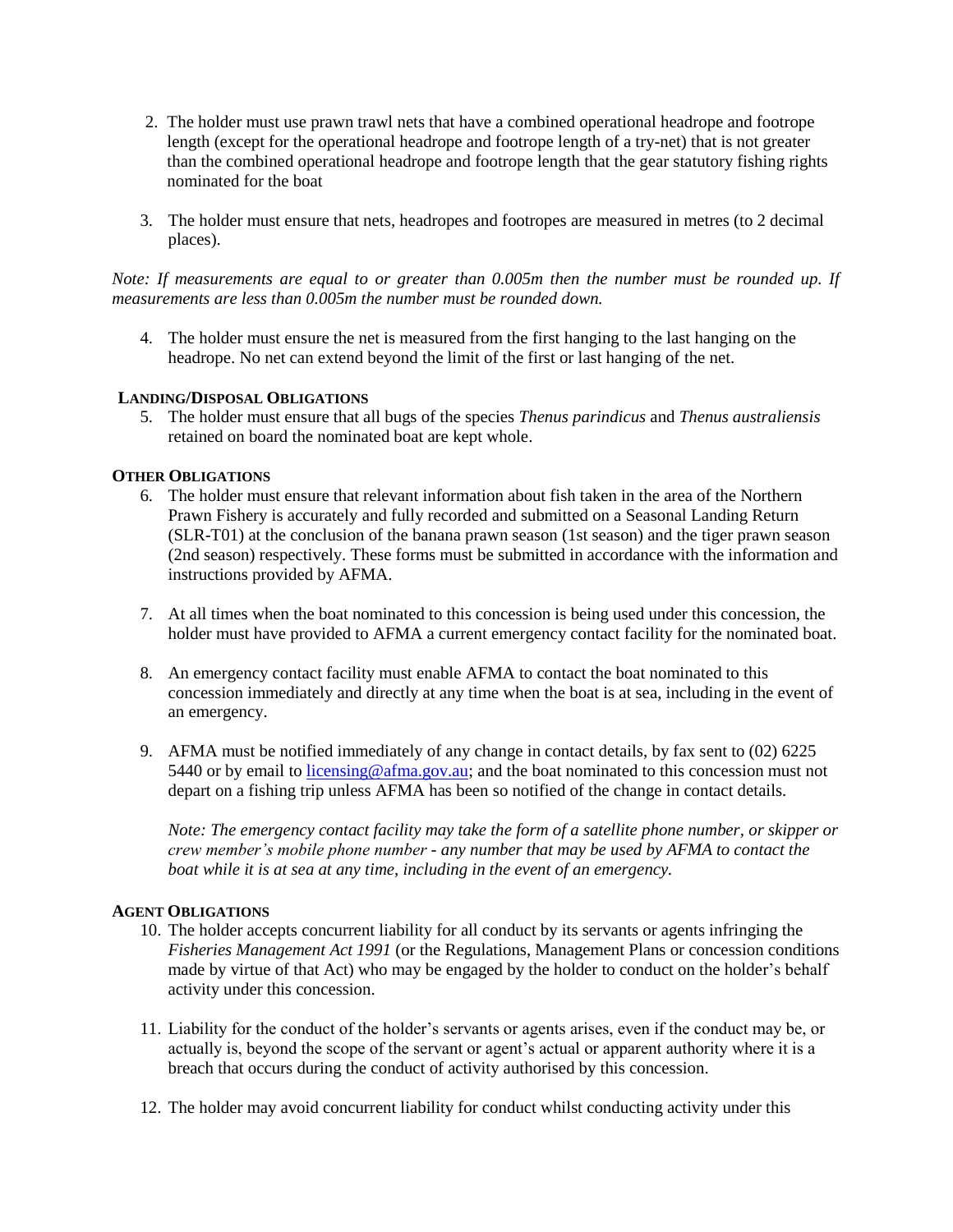concession if, but only if, the holder can establish that the infringing conduct could not possibly have been prevented by any action or precaution that the holder might have reasonably taken.

13. The giving of an indemnity by the servant or agent to the holder for any penalties incurred by the holder, for infringing conduct by the servant or agent is not, of itself, a reasonable precaution to prevent infringing conduct.

## **TEMPORARY ORDER OBLIGATIONS**

14. The holder must comply with any Temporary Order made under sub section 43(2) of the Fisheries Management Act 1991 and to the extent that any provision herein is inconsistent with such Temporary Order sub section 43(9) provides that the provision herein is overridden by the Temporary Order until the Temporary Order ceases to have effect.

# **DIRECTION OBLIGATIONS**

15. The holder must comply with any Direction that fishing is not to be engaged in in the fishery, or a particular part of the fishery or during a particular period or periods made under sub section 41A of the *Fisheries Management Act 1991*.

# **NAVIGATING IN CLOSED ZONES**

16. AFMA may suspend this concession in accordance with this condition, pursuant to section 38(1)(c) of the *Fisheries Management Act 1991,* if it reasonably appears by VMS transmission from the nominated boat, that there is a failure by that boat while in a closed zone for the purposes of regulation 37B of the *Fisheries Management Regulations 1992*, to meet the exempting provisions of sub regulations 37C(2), or (3) or sub regulation 37D(2) or (3)*.* Such suspension will then continue until the concession holder provides a full written explanation, to the satisfaction of the delegate responsible for issuing that suspension, of the lawful reason for the boat being in that closed zone at that time, or until the expiration of the suspension under sub section 38(2); whichever is the earlier.

### **PRIOR TO BANANA SEASON ASSEMBLY AREAS**

- 17. During the period commencing at 1400 UTC on 31 March 2019 and ending at 2200 hours UTC on 31 March 2019, the holder must remain seaward of the area described in Schedule 1 or be in an assembly area defined in Schedule 2. Assembly areas are accessible via the dedicated steaming tracks defined in Schedule 3.
- 18. After 1400 UTC on 31 March 2019, boats within an assembly area defined in Schedule 2 can have their boards on the booms with all nets in the water but they must be drawn up to the boat.
- 19. Vessels outside the area defined in Schedule 1 can un-rack their gear (with codends still onboard) at 2130 UTC on 31 March 2019.

### Definitions

*"boat"* means a boat that is nominated on statutory fishing rights for the Northern Prawn Fishery;

*"equipment"* means equipment for fishing;

*"footrope"* for a prawn trawl net, means the rope to which the netting at the bottom of the net is attached at the mouth of the net.

*"gear trial"* means a test, or a series of short tests, of equipment on or towed by a boat and carried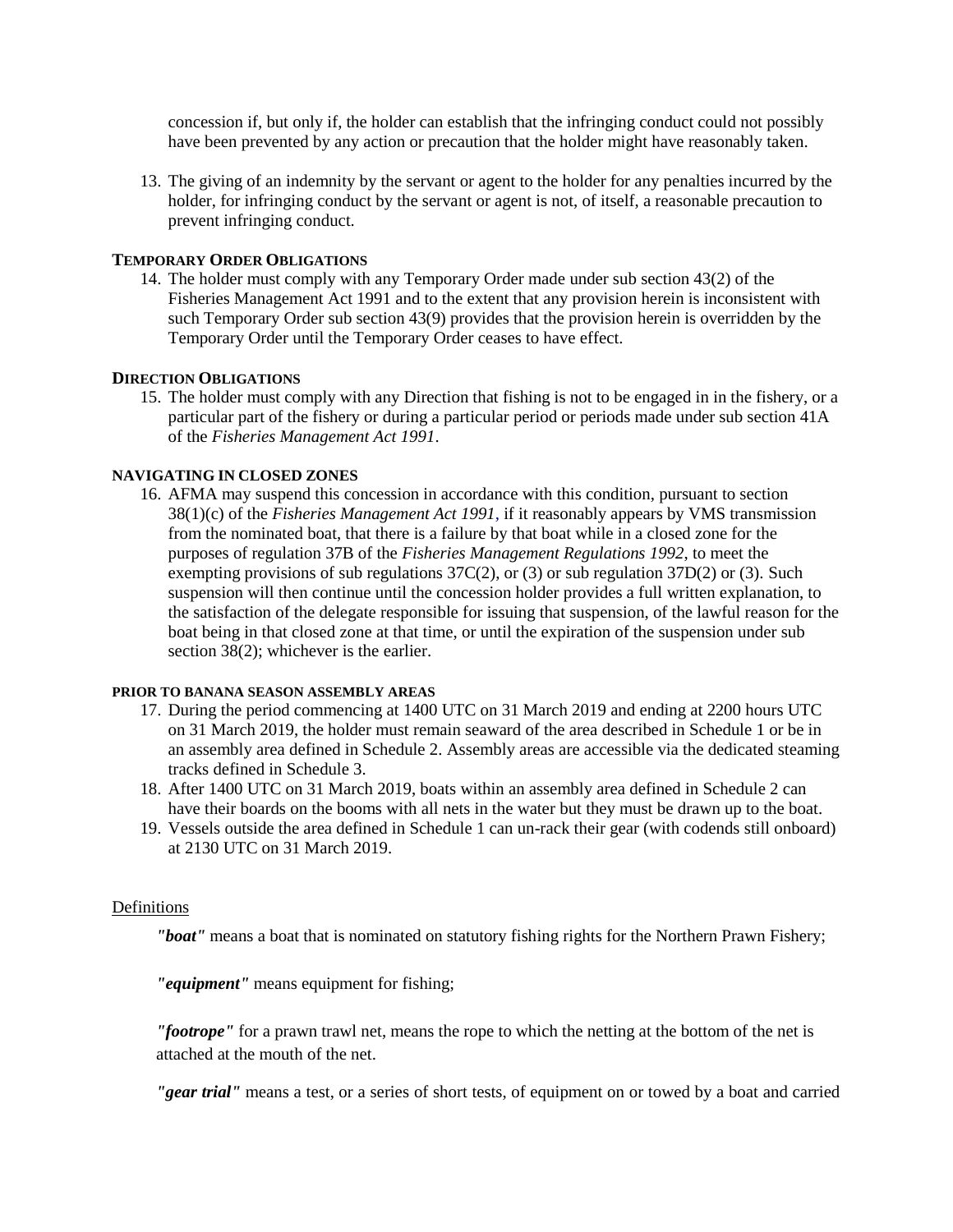out under the following conditions:

- (a) the test is conducted in such a way as to avoid the capture of fish, primarily by keeping the cod end of nets fully open at all times; and
- (b) fish that are captured in the equipment during the test are returned to the sea as soon as practicable after it becomes apparent that the fish have been captured.

*"headrope"* for a prawn trawl net, means the rope to which the netting at the top of the net is attached at the mouth of the net.

*"net"* means a net used for trawling except a try-net.

*"rack"* means a structure on a boat (including a structure on, or forming a part of, the deck of the boat) designed specifically for carrying otter boards when the boards are not in use; and

*"UTC"* means Coordinated Universal Time, the time scale based on the second (SI), maintained by the International Bureau of Weights and Measures. For the purposes of this Direction UTC is equivalent to mean solar time at the prime meridian (0 degrees longitude), formerly expressed in Greenwich Mean Time (GMT).

# **MANDATORY AFMA SUPPLIED VMS**

## 20. Direction to Fit

- 1. When directed by AFMA in writing, the concession holder (or a person acting on the holder's behalf) must;
	- a. make available, within 14 days of the date of the written direction, the boat nominated to this concession for the purposes of installation of an AFMA Vessel Monitoring System unit (AFMA VMS unit) by an AFMA approved technician, and
	- b. Provide all reasonable assistance to the AFMA approved technician including (but not limited to);
		- i. the provision of an un-interrupted connection to the boat's main power source, and
		- ii.an appropriate position for the mounting of the AFMA VMS unit.
- 2. When directed by AFMA in writing, the concession holder (or a person acting on the holder's behalf) must;
	- a. make available, within 14 days of the date of the direction, the boat nominated to this concession for the purposes of removal of the AFMA VMS unit by an AFMA approved technician, and
	- b. Provide all reasonable assistance to the AFMA approved technician.

### Concession holder must not interfere with AFMA VMS Unit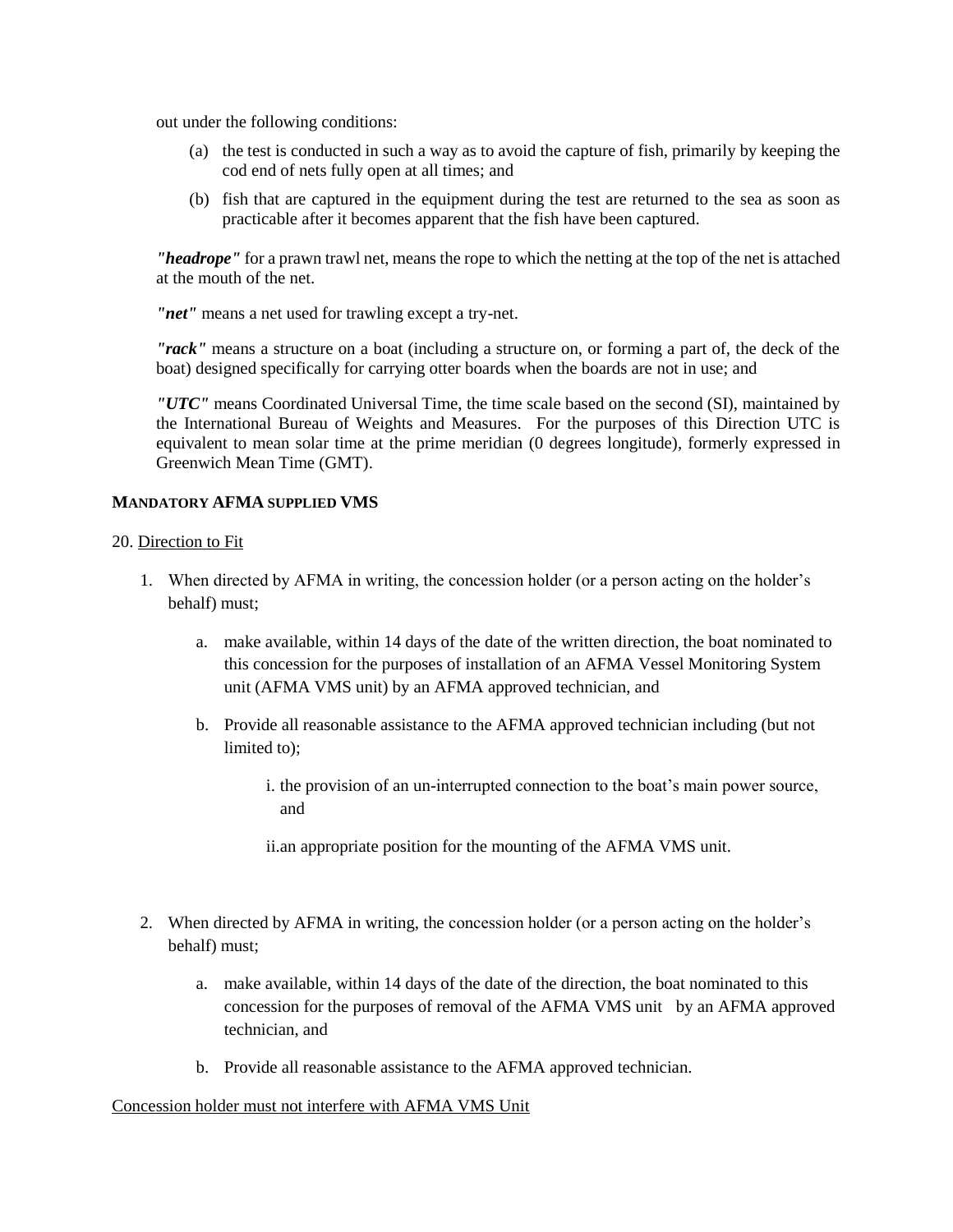3. The concession holder (or a person acting on the holder's behalf) must not interfere, or attempt to interfere, with the operation of the AFMA VMS Unit.

# **Definitions:**

*AFMA VMS Unit Means a Vessel Monitoring System (VMS) unit wholly owned by AFMA, marked with AFMA identifications and supplied by AFMA and fitted by an AFMA approved technician.*

*Interfere For the purposes of these conditions 'interfere' includes, but is not limited to;*

- *Physical obstruction or removal of the AFMA VMS unit, or*
- *Deliberately disconnecting or otherwise interfering with the power supply to the AFMA VMS unit, or*
- *Deliberate physical interference with the casing or any external or internal components of the AFMA VMS unit.*

## **Notes**

| <b>Must Make boat available</b> | - Where the boat is not made available in accordance condition 21 1 (a)<br>or 21 $2(a)$ , AFMA may suspend this concession pursuant to section<br>$38(1)(c)$ of the Fisheries Management Act 1991.  |
|---------------------------------|-----------------------------------------------------------------------------------------------------------------------------------------------------------------------------------------------------|
| Must maintain VMS Unit          | - Regardless of AFMA's decision to fit an AFMA VMS unit, the holder<br>must continue to maintain a VMS unit in accordance with regulation 9D<br>of the Fisheries Management Regulations 1992.       |
|                                 | <b>Remains the property of AFMA</b> - At all times the AFMA VMS unit remains the sole property of AFMA.<br>The holder is liable for any costs incurred as a result of loss or damage<br>to the unit |

# 21. *HANDLING AND TREATMENT OF BYCATCH*

1) The concession holder (or a person acting on the holder's behalf) must not mistreat bycatch.

# **Definitions:**

*Mistreat means taking, or failing to take, any reasonable action or actions, which results, or is likely to result, in the;*

- *i. death of, or*
- *ii. injury to, or*
- *iii. causing of physiological stress to*

*any bycatch.*

*Bycatch means any species that physically interact with fishing vessels and/or fishing gear (including auxiliary equipment) and which are not usually kept by commercial fishers.(***Bycatch** species may include fish, crustaceans, sharks, molluscs, marine mammals, reptiles and birds. **Bycatch** includes listed protected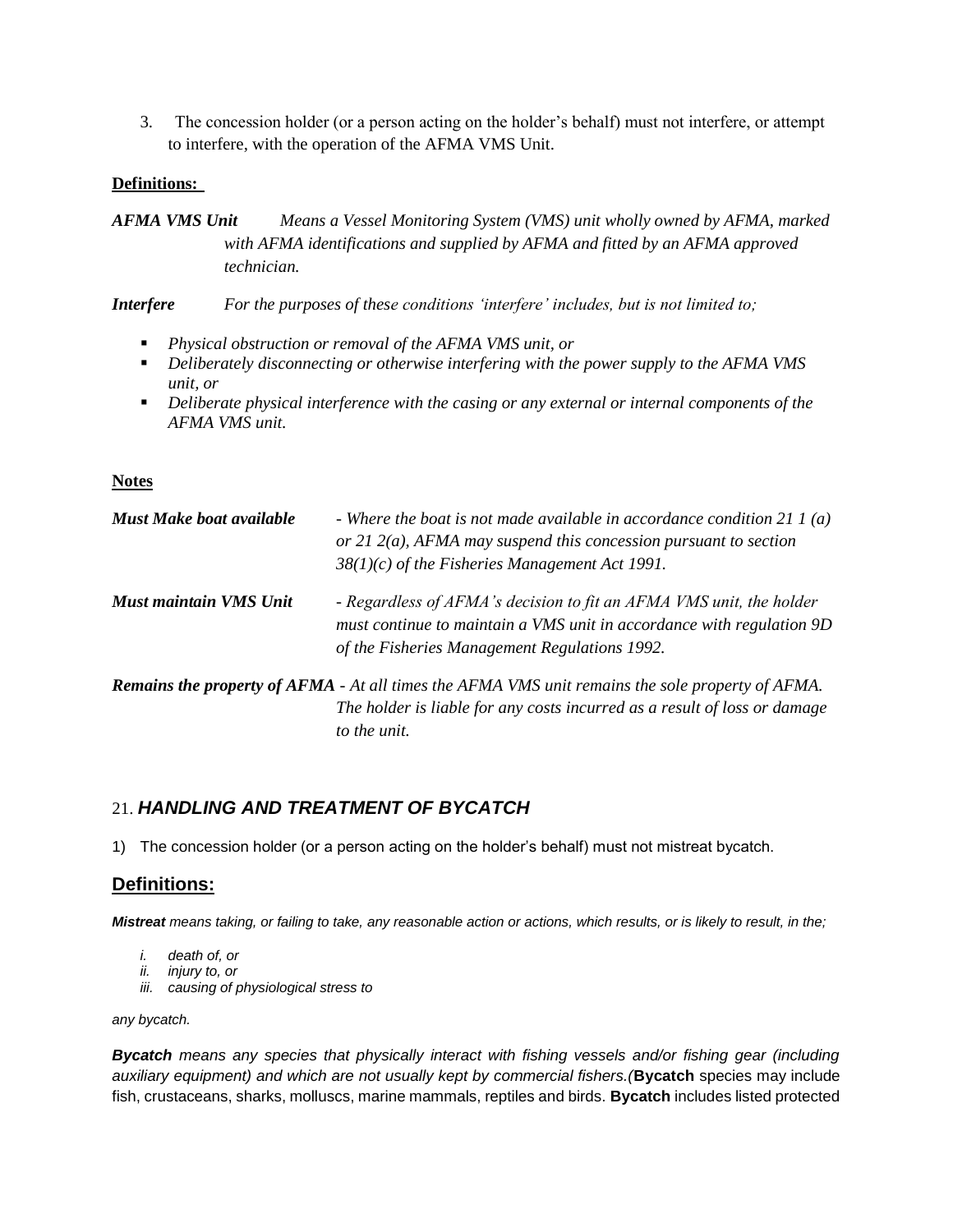species under the *Environment Protection and Biodiversity Conservation Act 1999.)*

**Notes:** For the purposes of this condition 'mistreat' does not include the taking, or failing to take, action where it is reasonably necessary to take, or not take, the action;

- to ensure the safety of the boat and or its crew, or
- to comply with the requirements of any AFMA approved bycatch management plan(s) (these may include Seabird Management Plans, Vessel Management Plans etc.).

# **SCHEDULE 1**

# **VMS Controlled Start**

The area bounded by the line:

- (a) commencing at the intersection of the parallel of Latitude  $11^{\circ} 45'$  South with the northern coastline of the mainland of Australia at mean low water, in the vicinity of the northern bank of Skardon River;
- (b) from there west along the parallel of Latitude  $11^{\circ} 45'$  South to its intersection with the meridian of Longitude  $141^\circ 27' 36''$  East;
- (c) from there south westerly along the geodesic to the point of Latitude  $12^{\circ} 13' 12''$  South, Longitude  $141^\circ 05'$  East;
- (d) from there south along the meridian of Longitude  $141^{\circ}$  05' East to its intersection with the parallel of Latitude 15° 30' South;
- (e) from there south westerly along the geodesic to the point of Latitude  $16^{\circ} 40'$  South, Longitude  $140^\circ 40'$  East;
- (f) from there west along the parallel of Latitude  $16^{\circ}$  40' South to its intersection with the meridian of Longitude 140° 09' East;
- (g) from there north along the meridian of Longitude  $140^{\circ}$  09' East to its intersection with the parallel of Latitude 15° 50' South;
- (h) from there north westerly along the geodesic to the point of Latitude  $15^{\circ}$  00' South, Longitude 137° 12' East;
- (i) from there north along the meridian of Longitude  $137^{\circ}$  12' East to its intersection with the parallel of Latitude 12° 00' South;
- (j) from there north westerly along the geodesic to the point of Latitude  $11^{\circ}$  00' South, Longitude 136° 46' East, in the vicinity of Cape Wessel;
- (k) from there west along the parallel of Latitude  $11^{\circ}$  00' South to its intersection with the meridian of Longitude 136° 26' East;
- (l) from there south westerly along the geodesic to the point of Latitude 11° 23' South, Longitude 135° 43' East;
- (m) from there south westerly along the geodesic to the point of Latitude  $11^{\circ}$  30' South, Longitude 134° 34' East;
- (n) from there north westerly along the geodesic to the point of Latitude  $10^{\circ}$  40' South, Longitude 132° 50' East;
- (o) from there west along the parallel of Latitude  $10^{\circ}$  40' South to its intersection with the meridian of Longitude 132° 30' East;
- (p) from there south westerly along the geodesic to the point of Latitude  $10^{\circ}$  50' South, Longitude 132° 05' East;
- (q) from there west along the parallel of Latitude  $10^{\circ}$  50' South to its intersection with the meridian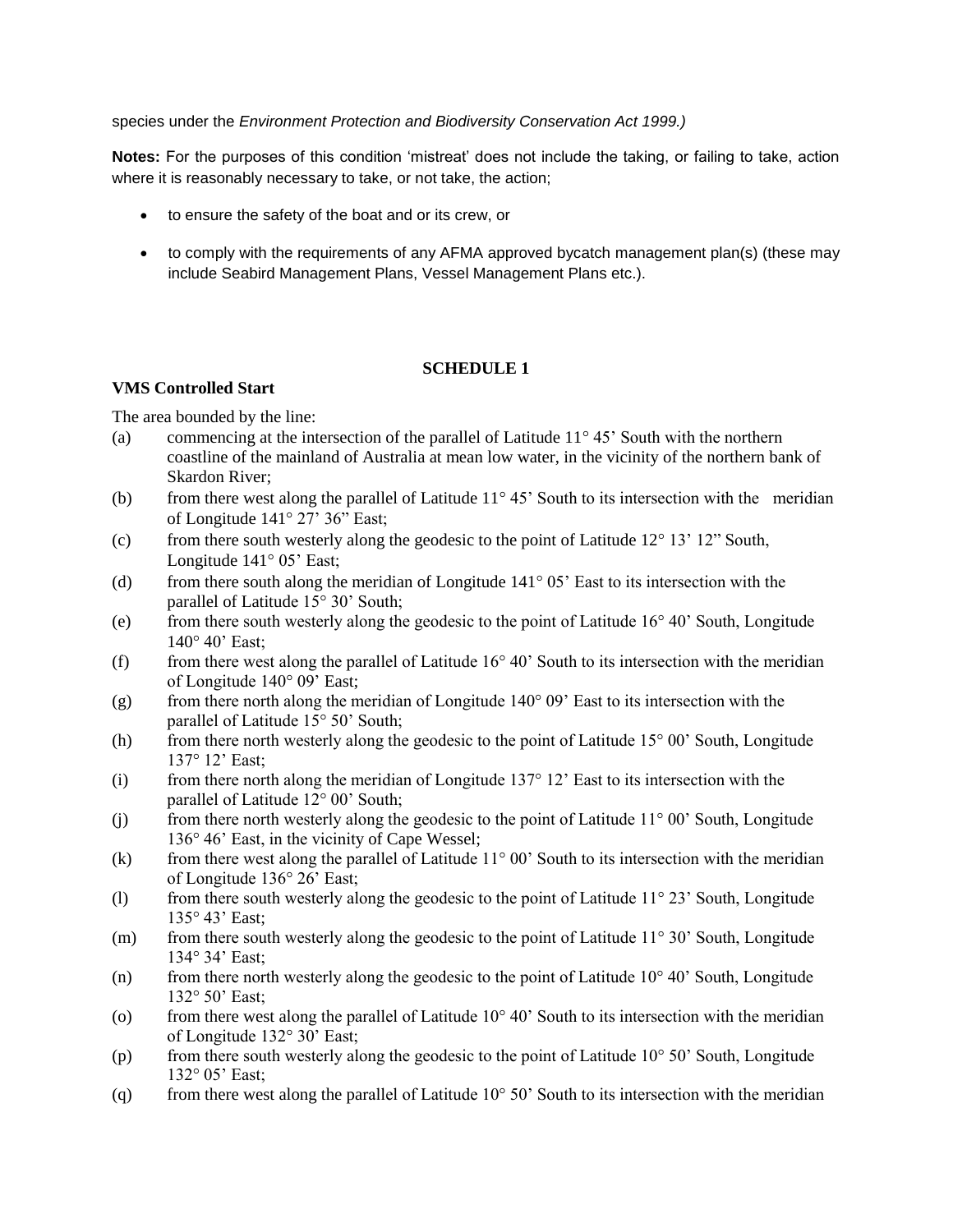of Longitude 130° 18' East;

- (r) from there south westerly along the geodesic to the point of Latitude  $11^{\circ}$  07' South, Longitude 129° 48' East;
- (s) from there south along the meridian of Longitude  $129^{\circ}$  48' East to its intersection with the parallel of Latitude 11°50' South;
- (t) from there south easterly along the geodesic to the point of Latitude  $12^{\circ} 15'$  South, Longitude 129° 55' East;
- (u) from there south along the meridian of Longitude  $129^{\circ} 55'$  East to its intersection with the parallel of Latitude 12° 37' South;
- (v) from there south westerly along the geodesic to the point of Latitude  $13^{\circ} 28' 30''$  South, Longitude 127° 39' East;
- (w) then west along the parallel of Latitude  $13^{\circ}$  28' 30" South to its intersection with the western boundary of the Northern Prawn Fishery;
- (x) from there south along the western boundary of the Northern Prawn Fishery to its intersection with the coastline of the mainland of Australian at mean low water, in the vicinity of Cape Londonderry;
- (y) from there then generally easterly along the coastline of the mainland of Australia at mean low water to the point of commencement.

# **SCHEDULE 2**

# **Assembly Areas**

# **Part A - Weipa assembly area**

The areas of proclaimed waters contained within the area bounded by the line:

- (a) commencing at the intersection of the parallel of Latitude 12° 40' South with the northern coastline of the mainland of Australia at mean low water, in the vicinity of Gonbung Point (Evans Point);
- (b) from there west along the parallel of Latitude 12° 40' South to its intersection with the meridian of Longitude 141° 43' 18" East;
- (c) from there south along the meridian of Longitude  $141^{\circ} 43' 18''$  East to its intersection with the parallel of Latitude 12° 43' 12" South;
- (d) from there east along the parallel of Latitude  $12^{\circ}$  43'  $12^{\circ}$  South to its intersection with the northern coastline of the mainland of Australia on Cape York Peninsula at mean low water;
- (e) from there generally northerly, south easterly and north westerly along the coastline of the mainland of Australia at mean low water to the point of commencement.

# **Part B - Karumba assembly area**

The area of proclaimed waters contained within the area bounded by the line:

- (a) commencing at the intersection of the meridian of Longitude 140° 40' East with the northern coastline of the mainland of Australia at mean low water;
- (b) from there north along the meridian of Longitude 140° 40' East to its intersection with the parallel of Latitude 17° 21' South;
- (c) from there east along the parallel of Latitude  $17^{\circ}$  21' South to its intersection with the northern coastline of the mainland of Australia at mean low water;
- (d) from there generally south-westerly along the coastline of the mainland of Australia at mean low water to the point of commencement.

# **Part C - Darwin assembly area**

The area of waters known as Darwin Harbour Waters within the area bounded by the line:

(a) commencing on the westernmost point of East Point at mean low water, in the vicinity of point of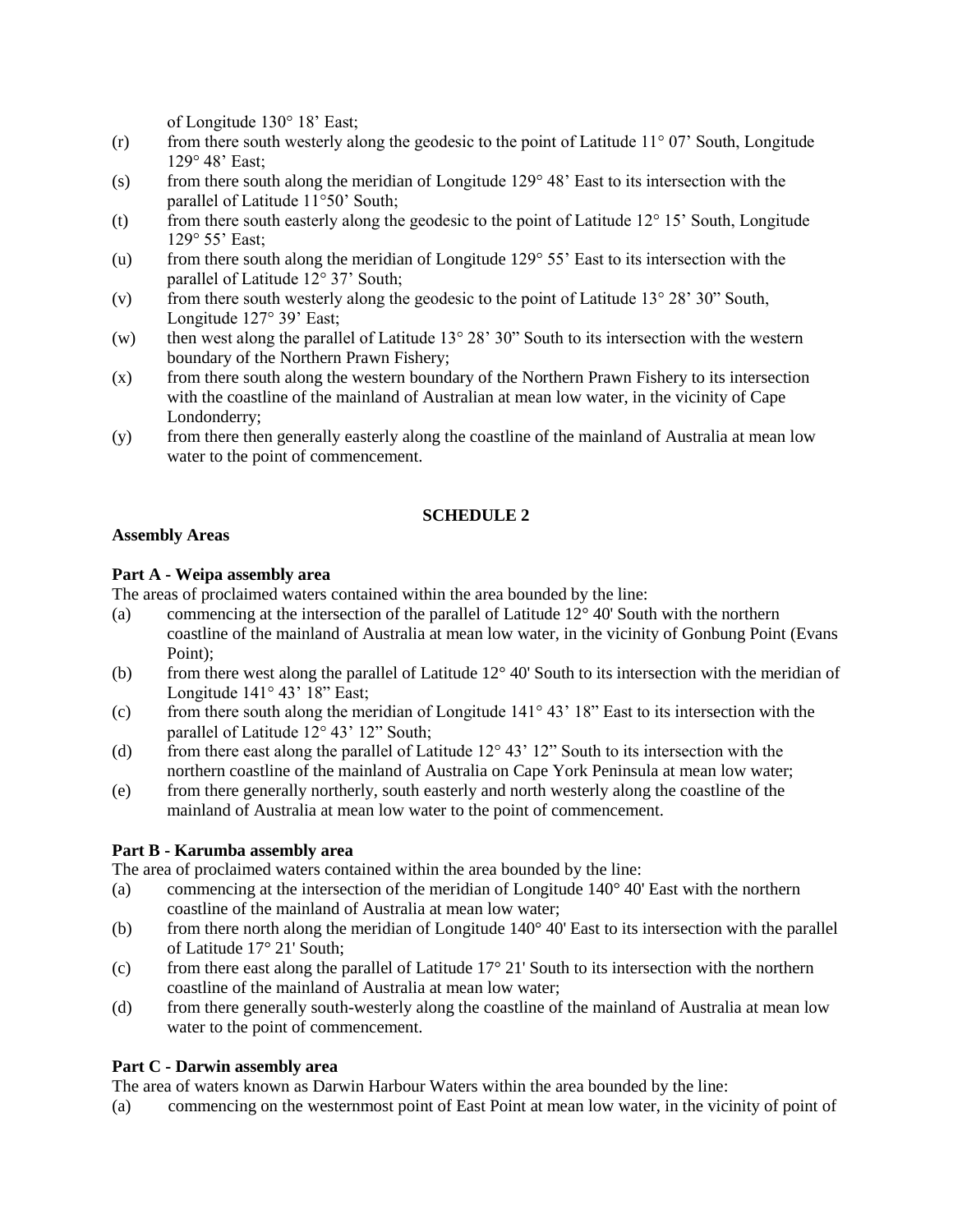Latitude 12° 24' 27" South, Longitude 130° 48' 56" East;

- (b) from there south westerly along the geodesic to the north easternmost point of West Point at mean low water, in the vicinity of point of Latitude 12° 26' 16" South, 130° 45' 54" East;
- (c) from there generally south easterly and north westerly along the coastline of the mainland of Australia at mean low water to the point of commencement.

# **Part D - Gove assembly area**

The area of waters known as Gove Harbour within the area bounded by the line:

- (a) commencing at the northernmost point of Wargarpunda Point at mean low water, in the vicinity of point of Latitude 12° 10' 58" South, Longitude 136° 41' 03" East;
- (b) from there south westerly along the geodesic to the easternmost point of Shepherd Bluff at mean low water, in the vicinity of point of Latitude 12° 11' 53" South, Longitude 136° 36' 03" East;
- (c) from there generally south easterly, north easterly and north westerly along the coastline of the mainland of Australia at mean low water to the point of commencement.

# **SCHEDULE 3**

### **Designated Steaming Tracks**

## **Darwin - west**

- (a) commencing at the point of Latitude 12° 18' 30" South, Longitude 129° 55' East;
- (b) from there north easterly along the geodesic to the point of Latitude  $12^{\circ} 15'$  South, Longitude 130° 20' East;
- (c) from there south easterly along the geodesic the to point of Latitude  $12^{\circ} 20' 12''$  South, Longitude 130º41 48" East, in the vicinity of the fairway buoy at the entry to the Port of Darwin.

# **Darwin - east 1**

- (a) commencing at the point of Latitude  $12^{\circ}$  20' 12" South, Longitude 130 $^{\circ}$  41' 48" East, in the vicinity of the fairway buoy at the entry to the Port of Darwin;
- (b) from there northerly along the geodesic to the point of Latitude  $12^{\circ}$  19' South, Longitude  $130^{\circ}$ 41' 54" East;
- (c) from there easterly along the geodesic to the point of Latitude  $12^{\circ}$  04' 36" South, Longitude  $130^{\circ}$ 55' 54" East;
- (d) from there easterly along the geodesic to the point of Latitude  $12^{\circ}$  04' 42" South, Longitude  $131^{\circ}$ 01' 06" East;
- (e) from there easterly along the geodesic to the point of Latitude 12°05' 30" South, Longitude 131° 08' East;
- (f) from there easterly along the geodesic to the point of Latitude  $12^{\circ}$  04' 48" South, Longitude  $131^{\circ}$ 11' 24" East;
- (g) from there north easterly along the geodesic to the point of Latitude  $11^{\circ}$  53' South, Longitude 131° 21' 30" East;
- (h) from there easterly along the geodesic to the point of Latitude  $11^{\circ}$  53' 18" South, Longitude 131 $^{\circ}$ 33' East;
- (i) from there north easterly along the geodesic to the point of Latitude  $11^{\circ}$  39' 48" South, Longitude 131° 37' 36" East;
- (j) from there north easterly along the geodesic to the point of Latitude  $11^{\circ} 11' 12''$  South, Longitude 131° 42' 06" East;
- (k) from there north easterly along the geodesic to the point of Latitude  $10^{\circ}$  50' South, Longitude 132° 05' East.